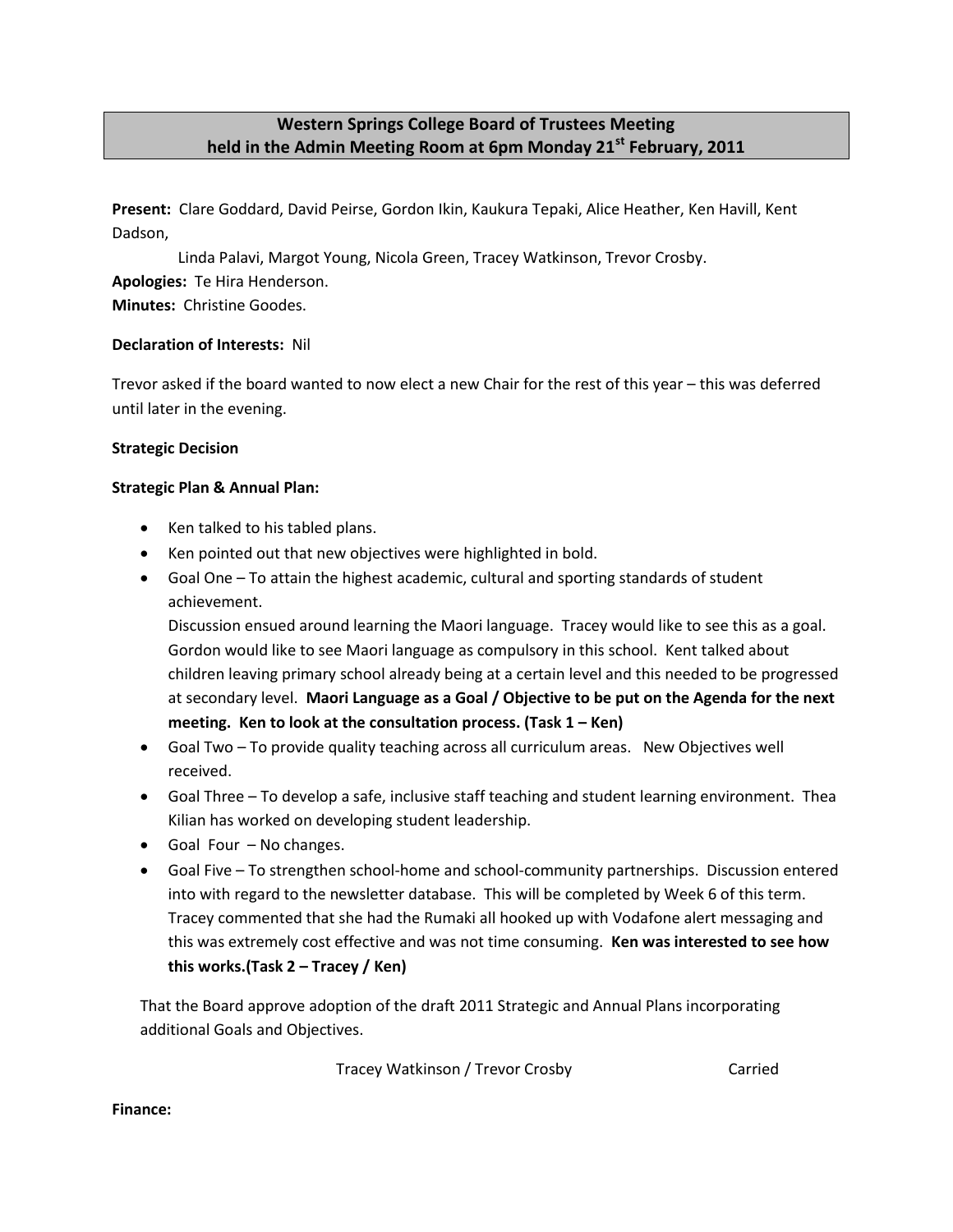- Ken talked to his tabled draft 2011 budget.
- Clare stated that she would feel more comfortable if the surplus shown was greater and would like to see the budget approved as a draft.
- Clare would like to see a cover sheet showing last year and this year (2010 & 2011) which will make it easier for other trustees to read. **Ken to prepare a one page document showing last year and this year as a cover sheet for the budget. This to be emailed to Clare and Trevor for their approval before an electronic vote to accept the draft 2011Budget. (Task 3)**
- **Kent would like a glossary of acronyms. (Task 4 – Ken)**
- Tracey not happy with the cost of the Year Book. Feedback from the Whanau was that they would prefer a hard copy not a disc. Linda said the feedback from students was the same. – hardcopy and not disc. Students wanted to be able to write things on the book (autographs etc). **Tracey to look at some other prices of Year Books. (Task 5 – Tracey)**

#### **Development Officer:**

- Gordon brought the board up to speed on the Development Officer position advertised at the moment. He saw the job description being flexible depending on the strengths of the person being appointed. Discussion followed on what this position might involve.
- **When performance indicators developed these to be emailed to board members. (Task 6 – Gordon)**
- Clare wanted an assurance that money raised by the Development Officer was to be banked into the WSC general bank account. This position was not to run as a separate entity. This was confirmed.

That the Board ratify the establishment of the school development officer position.

Gordon Ikin / Clare Goddard carried

### **School Donation:**

- Clare has done some background work on what other decile 8 state schools ask for their donation and what their collection rate was. Our donation matches other schools but the collection rate of other decile 8 schools is higher.
- Discussion followed on ways to achieve a higher collection rate and should our donation stay at its current level.
- It was mooted that this could be a job for the Development Officer.

#### 7.35pm Break

Donation discussion continued.

That the school donation be maintained at the current level for 2012.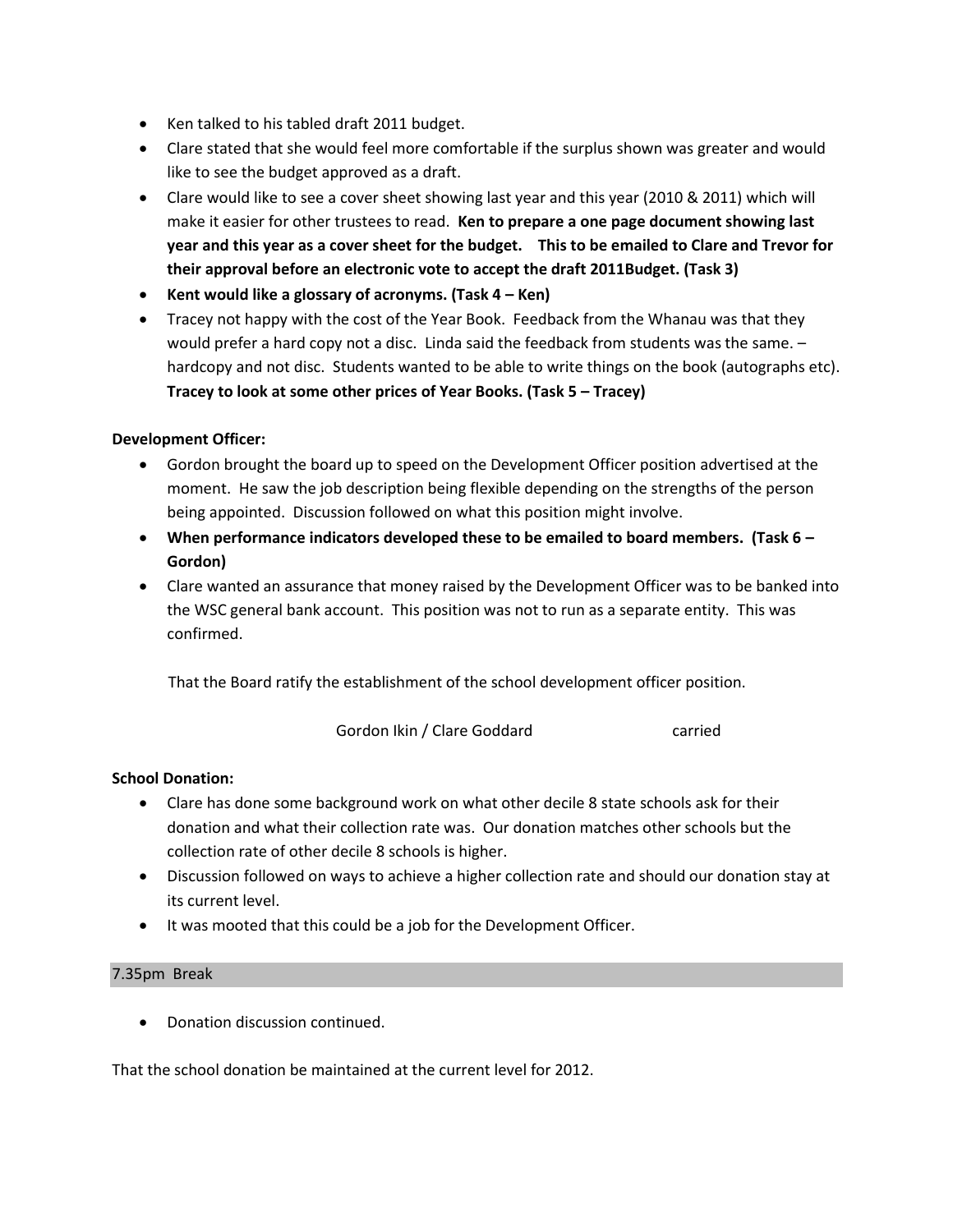This was put to the vote: This was put to the vote:

3 voted against

Resolution was passed.

Clare Goddard / Trevor Crosby carried

## **Administration:**

- Trevor pointed out that there was going to be 3 parent representative positions available at the mid September staggered elections. They were David Peirse, Margot Young and Trevor Crosby's positions.
- Clare, who is now the Finance Chairperson, would like to see more expertise on the Finance subcommittee sooner rather than later. She talked of a person who would be interested in being co-opted on to this committee up until the mid September election. His name is John Davy who missed out on the last BOT election by one vote. He would then stand for election in the mid September elections.

That the Board approve the co-option of John Davy on to the Board, and to the Finance sub committee until the September mid term election for his expertise in finance.

|  | Clare Goddard / Trevor Crosby | carried |
|--|-------------------------------|---------|
|--|-------------------------------|---------|

# **Monitoring:**

# Student Council Policy

 Alice talked to the tabled Student Council Policy. It was now ready to be ratified. Procedures had been tightened up. Linda said the Student Council had been involved.

That the Board ratify the Student Council policy.

Alice Heather / Tracey Watkinson carried

The committee was now working on the Gifted and Talented and Learning Support Policies.

# **Discipline:**

- Ken gave a verbal report.
- One male has had his suspension extended for 6 weeks and is now at the Auckland Secondary Schools' Centre. One excluded female students has been placed with an outside provider.
- Trevor gave background information on a past discipline that is now the subject of a parent complaint. The complaint had gone to the Office of the Ombudsmen, and they responded that the parents first needed to write to the Board chairperson and try to resolve the matter of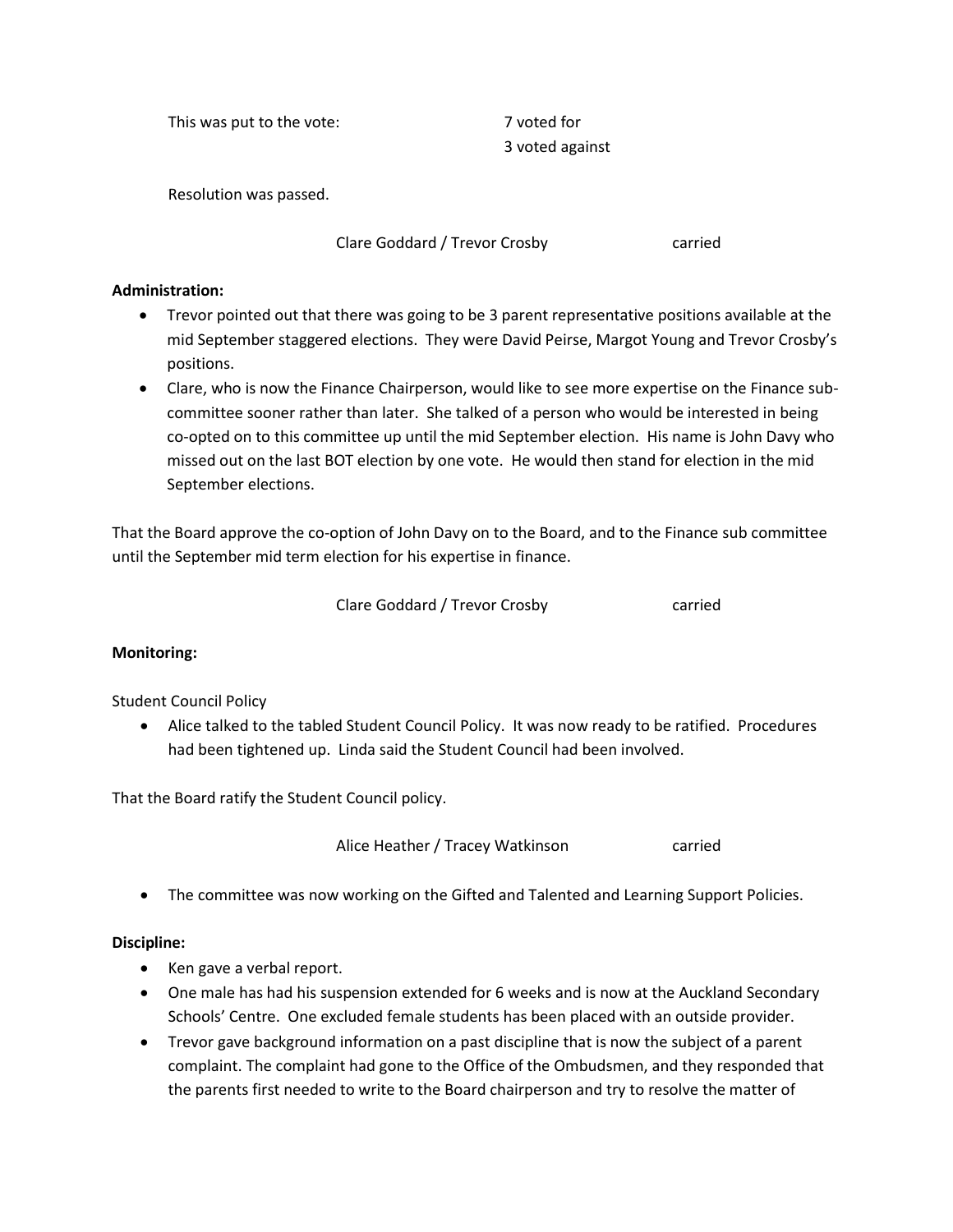complaint. There was to be an internal review which was being conducted by Davie Peirse and Trevor Crosby. The Board will then decide on a response to the parents. The enquiry and the recommendations will be completed by the end of the first week in March.

 Discussion continued about future disciplines and how the decision should be communicated to the parents. It was suggested that a letter from the Board Secretary with the decision be couriered the next day.

That the Principal's verbal discipline report be received.

Ken Havill / Trevor Crosby carried

### **Identifying Agenda Items:**

- Maori Language goal / objective
- ICT plan to be updated
- **•** Discipline
- Property

### **Administration:**

Confirmation of Minutes

• Change June meeting to the 1<sup>st</sup> week of July (4<sup>th</sup> July). (Task 7 – Christine)

That the amended minutes of the last board meeting be accepted.

Tracey Watkinson / Margot Young carried

### **Correspondence:**

Christine to change correspondence list to protect the privacy of others. **(Task 8 – Christine)**

That the correspondence be accepted.

Clare Goddard / Margot Young carried

- Gordon reported that PAG had completed some new seating for the school campus.
- Trevor noted that the wrong December financials were sent out and the correct ones were tabled.
- The Ministry still has not paid us for some property projects completed in 2010.